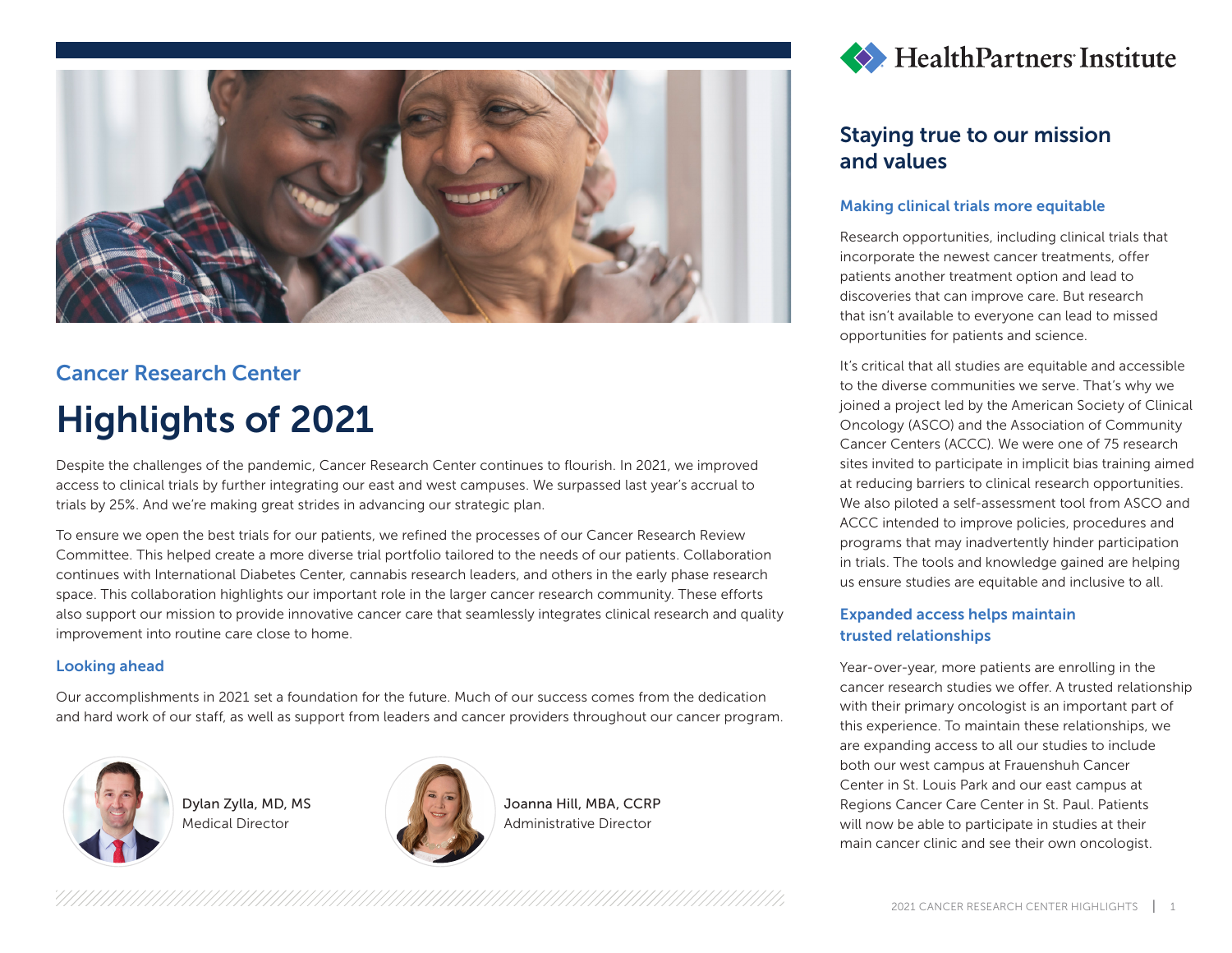

#### New breast cancer treatments: From the laboratory to the bedside

About 80% of breast cancers are ER-positive (ER+), which means the cancer cells grow in response to the hormone estrogen. Endocrine therapy is the standard treatment in these tumors and includes the use of drugs to block the effects of estrogen on cancer cells.

TTC-352 is a new drug developed for patients whose breast cancer no longer responds to endocrine therapy. We tested this drug in a Phase 1 clinical trial for women with ER+ metastatic breast cancer. Results showed that TTC-352 was safe and resulted in 43% of patients having stable disease.

This past year, we began to combine TTC-352 with everolimus to see if this combination is effective in cancer cells that do not respond to fulvestrant, a common endocrine therapy. We are performing these studies in a laboratory setting on breast cancer cell lines. We will have preliminary data in 2022. If shown to be effective in the lab, we will apply for additional grant funding for a new Phase 1 clinical trial.

#### Artificial intelligence technology can support research excellence

Carefully monitoring the change in cancer size on imaging studies is vital to the success of the research trial. To promote consistency and research excellence, we are implementing the mint Lesion™ software platform by Mint® Medical. It will be in place by April 2022. This program includes step-by-step guidance through each imaging test with questions to answer or measurements to make. This helps us ensure imaging tests are evaluated similarly every time a new scan is performed, making it easier for radiologists to analyze the scan and for oncologists to interpret the findings to the patient. By using mint Lesion™, we will be better able to track disease progression based on the specific criteria outlined in our clinical trials protocols. This allows us to more quickly see if a patient is responding to study treatments.

## Virtual clinic supports safe, effective cannabis use by patients

Cannabis use is becoming more prevalent in patients with cancer. It helps manage multiple symptoms with minimal side effects. As more states legalize cannabis and the stigma on its use decreases, patients seem more interested in using cannabis in their treatment plans. However, patients and providers often lack knowledge about cannabis, including risks and benefits, dosage, and legality.

We created the Cannabis and Cancer Research and Education (CanCaRE) Clinic to bridge this gap. The clinic was developed by Dylan Zylla, MD, MS, and Sarah Jax, APRN, CNP. The clinic provides education for patients with cancer who want to safely use cannabis in their care plan. The clinic is also creating a robust registry of patients with cancer who are using cannabis, so this data can help inform oncology providers and patients.

The CanCaRE clinic uses virtual one-on-one patient consults to answer cannabis-related questions and provide updates on completed clinical trials and ongoing research opportunities. Our clinicians provided initial consultations with 69 patients and follow-up visits with 12 patients. The results of a patient satisfaction survey found that 91% of respondents said they learned and benefitted from their appointment and would recommend CanCaRE to family and friends with cancer.

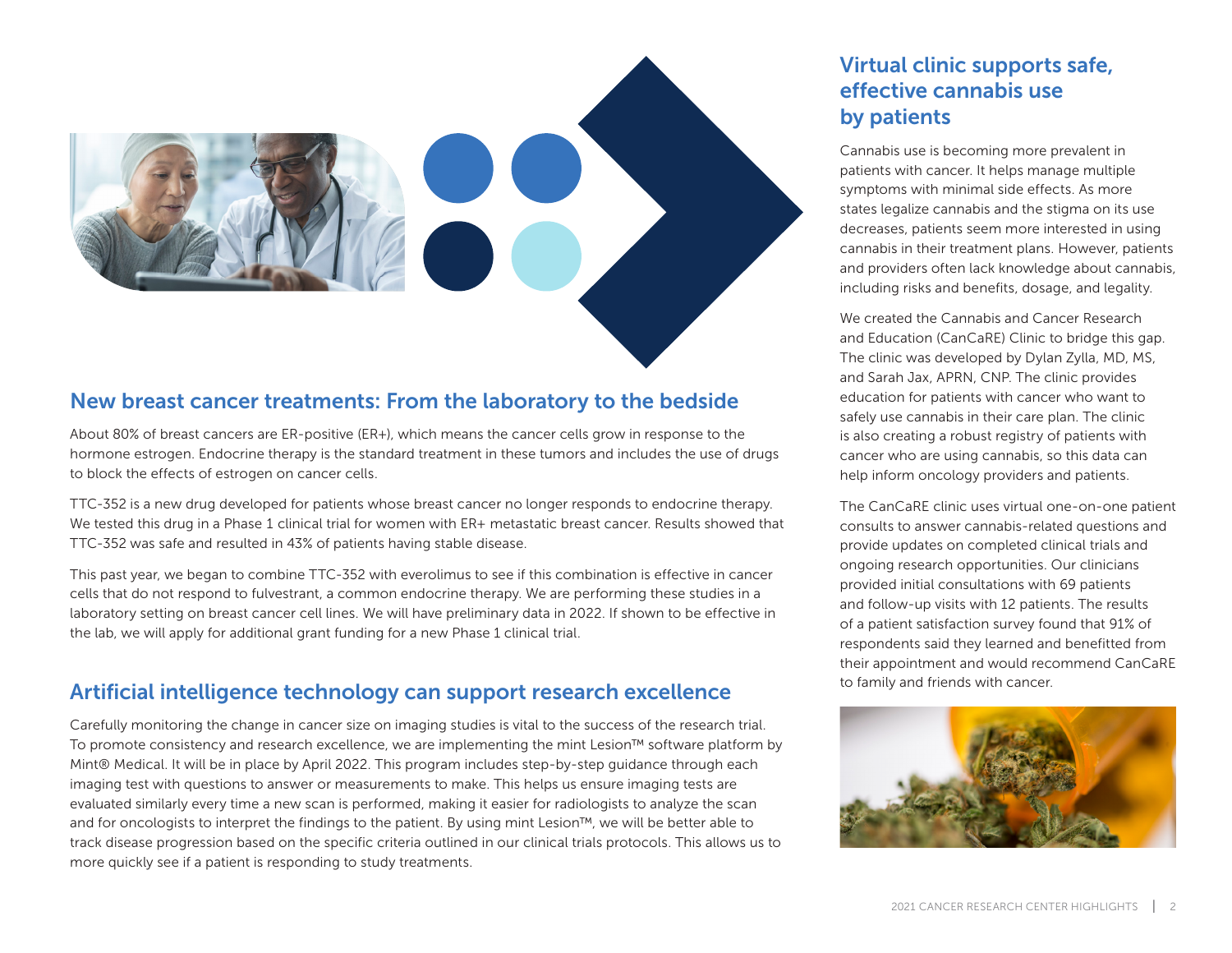## Helping patients with cancer manage hyperglycemia

Hyperglycemia is a common and potentially serious complication related to the administration of alpelisib — the first PI3K inhibitor approved for treatment of metastatic breast cancer when used in combination with fulvestrant (endocrine therapy). To address this challenge, we reached out to International Diabetes Center, another center within HealthPartners Institute. They are a leader in continuous glucose monitoring (CGM) research.

Together we developed a study using CGM to improve the clinical management and outcomes of hyperglycemia in patients using various chemotherapy regimens. Our goal is to better understand hyperglycemia so we can help patients manage this condition. The study, funded by Novartis Pharmaceuticals, will start in early 2022.

## Bringing treatment for rare form of melanoma to the Midwest: An update

For patients who have metastatic uveal melanoma, treatment studies are hard to find. Last year, we launched and led a study for uveal melanoma at Regions Hospital and Frauenshuh Cancer Center. This was important for patients in our region as it was one of only three available studies for this disease in the Midwest. Using a combination of two experimental drugs, PAC-1 and entrectinib, we sought the most effective doses with the fewest number of side effects We completed enrollment on the first dose level, which has proven to be safe. We will start enrolling patients on the second dose level in early 2022.

Generous giving from individuals and community partners enables us to conduct research that improves health and well-being in our community and beyond. We recognize the crucial role of giving in furthering research and discovery.

We are grateful to the Carter Family Foundation, the Engdahl Family Foundation, and the many patients, families and community organizations who make this work possible.

# BY THE NUMBERS

The number of patients we saw in our CanCaRE clinic in 2021.

94

30 Cancer Research Center currently has 30 actively accruing studies.

38

Number of advanced practitioners serving as primary or sub-investigator on clinical trials.

19 Our clinical trials are available for 19 different cancer types.

30 Number of patients enrolled in Phase 1 clinical trials in 2021.

197 Number of patients pre-screened to participate in clinical trials.

63 Number of patients newly enrolled in our studies in 2021.